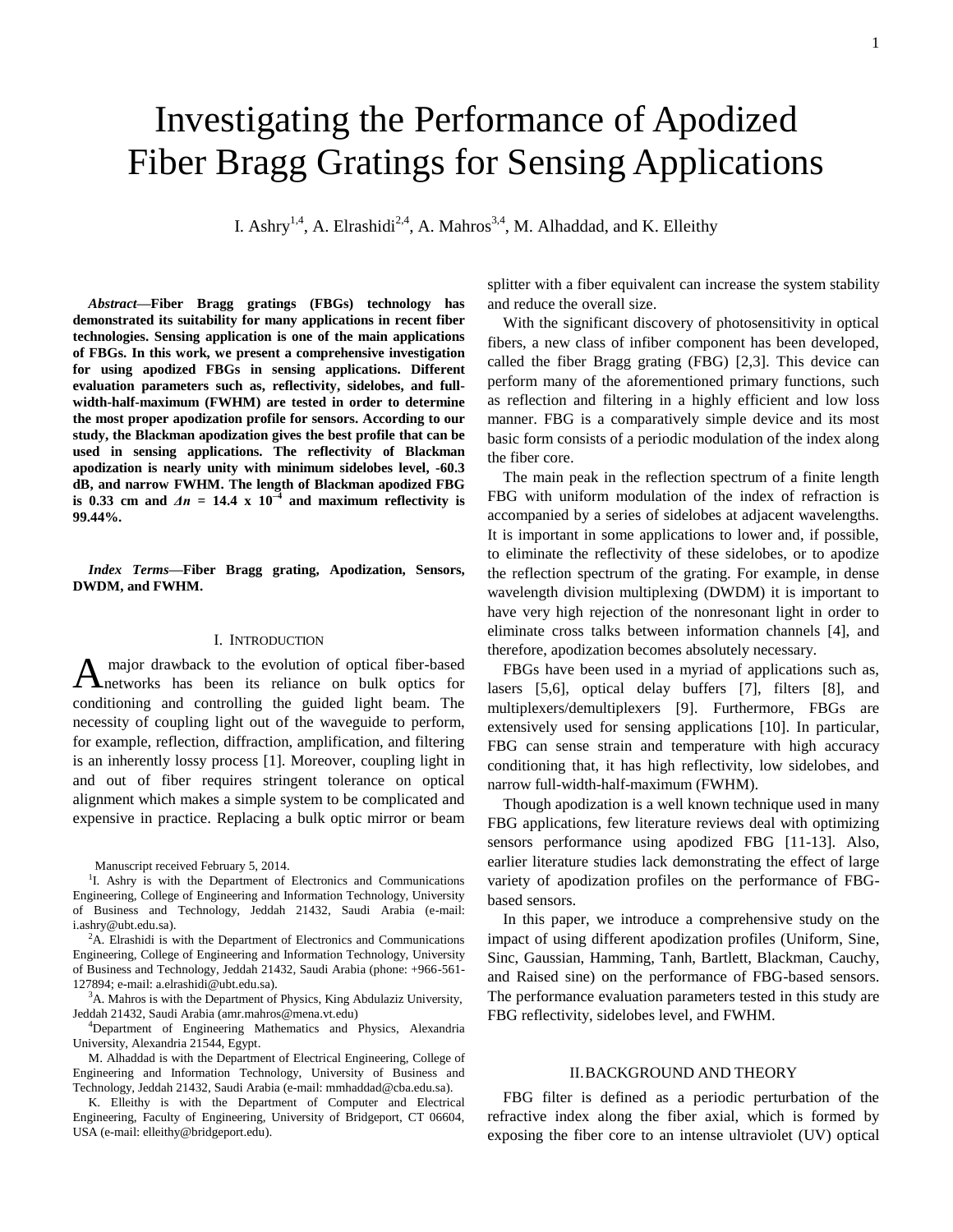interference pattern. FBG fabrication was first demonstrated by Hill *et al*. [3]. The authors experimentally demonstrated that the UV light at 248 nm could be used to form gratings that would reflect any wavelength by illuminating the fiber through the side of the cladding with two intersecting beams of UV laser lights. Reflectivity approaching 100% is possible, with the grating FWHM tailored from typically 0.1 nm to in excess of 100 nm [3].

Consider a uniform FBG formed within the core of an optical fiber with an average refractive index  $n<sub>o</sub>$ . The refractive

optical fiber with an average refractive index 
$$
n_0
$$
. The refractive index profile, shown in Figure 1, can be expressed as [3]:  
\n
$$
n = n_o + \Delta n(z) \cos\left(\frac{2\pi}{\Lambda} z\right),
$$
\n(1)

where ∆*n* represents the amplitude of the induced refractive index perturbation, *z* is the distance along the FBG longitudinal axis, and *Λ* denotes the grating spacing. The Bragg wavelength,  $\lambda_B$ , is related to the effective grating index *neff* as:

$$
\lambda_{\rm B} = 2n_{\rm eff}A. \tag{2}
$$

Using the coupled-mode theory, the reflectivity of the FBG is given by [3]: <sup>2</sup> sinh<sup>2</sup>

is given by [3]:  
\n
$$
R(L,\lambda) = \frac{k^2 \sinh^2(sL)}{s^2 \cosh^2(sL) + \delta^2 \sinh^2(sL)},
$$
\n(3)

where  $R(L, \lambda)$  represents the reflectivity function of the grating length *L* and wavelength *λ*, *k* denotes the absolute value of the coupling coefficient, δ represents the detuning from the Bragg wavelength, and  $s^2 = k^2 - \delta^2$ . The absolute value of the coupling coefficient, *k*, for sinusoidal variation of index

$$
k(z) = \frac{\eta \pi \Delta n(z)}{\lambda_B},
$$
\n(4)





where *η* is defined as the fraction of the fiber mode power contained within the fiber core. The sidelobes of the FBG may be removed by apodizing the grating. Apodization is a process of tapering the strength of the grating at either end so that the apparent refractive index change is gradual rather than abrupt such that ∆*n*(*z*), Eq. (1), is a slowly varying function with *z*, as shown in Figure 2, and the reflectivity in this case can be

calculated using the transfer matrix method [3].



Fig. 2. Refractive index change along apodized FBG.

The main apodization profiles considered in the present work are [6]:

1. **sine**:

1. sine:  
\n
$$
\Delta n(z) = \Delta n \left[ \sin \left( \frac{\pi z}{L} \right) \right], \quad 0 \le z \le L
$$
\n(5)

2. **sinc**:

2. sinc:  
\n
$$
\Delta n(z) = \Delta n \left[ \frac{\sin(x)}{x} \right], \quad x = \frac{2\pi \left( z - \frac{L}{2} \right)}{L}, \quad 0 \le z \le L
$$
\n(6)

3. **Gaussian**:

3. Gaussian:  
\n
$$
\Delta n(z) = \Delta n \left[ -5 \left( \frac{(z - \frac{L}{2})}{L} \right)^2 \right], \quad 0 \le z \le L
$$
\n(7)

4. **Hamming**:

4. **Hamming:**  
\n
$$
\Delta n(z) = \Delta n \left( \frac{1 + H \cos \left( \frac{2\pi (z - \frac{L}{2})}{L} \right)}{1 + H} \right), H = 0.9, 0 \le z \le L \quad (8)
$$

5. **Tanh**:

5. **Tanh**:  
\n
$$
\Delta n(z) = \Delta n \left[ \tanh \left( \frac{8z}{L} \right) \right], \qquad 0 \le z \le \frac{L}{2}
$$
\n
$$
= \Delta n \left[ \tanh \left( \frac{8(L-z)}{L} \right) \right], \qquad \frac{L}{2} \le z \le L \tag{9}
$$

6. **Bartlett**:

6. Bartlett:  
\n
$$
\Delta n(z) = \Delta n \left[ \frac{2z}{L} \right], \qquad 0 \le z \le \frac{L}{2}
$$
\n
$$
= \Delta n \left[ -2(\frac{z}{L} - 1) \right], \qquad \frac{L}{2} \le z \le L \qquad (10)
$$

7. **Blackman**: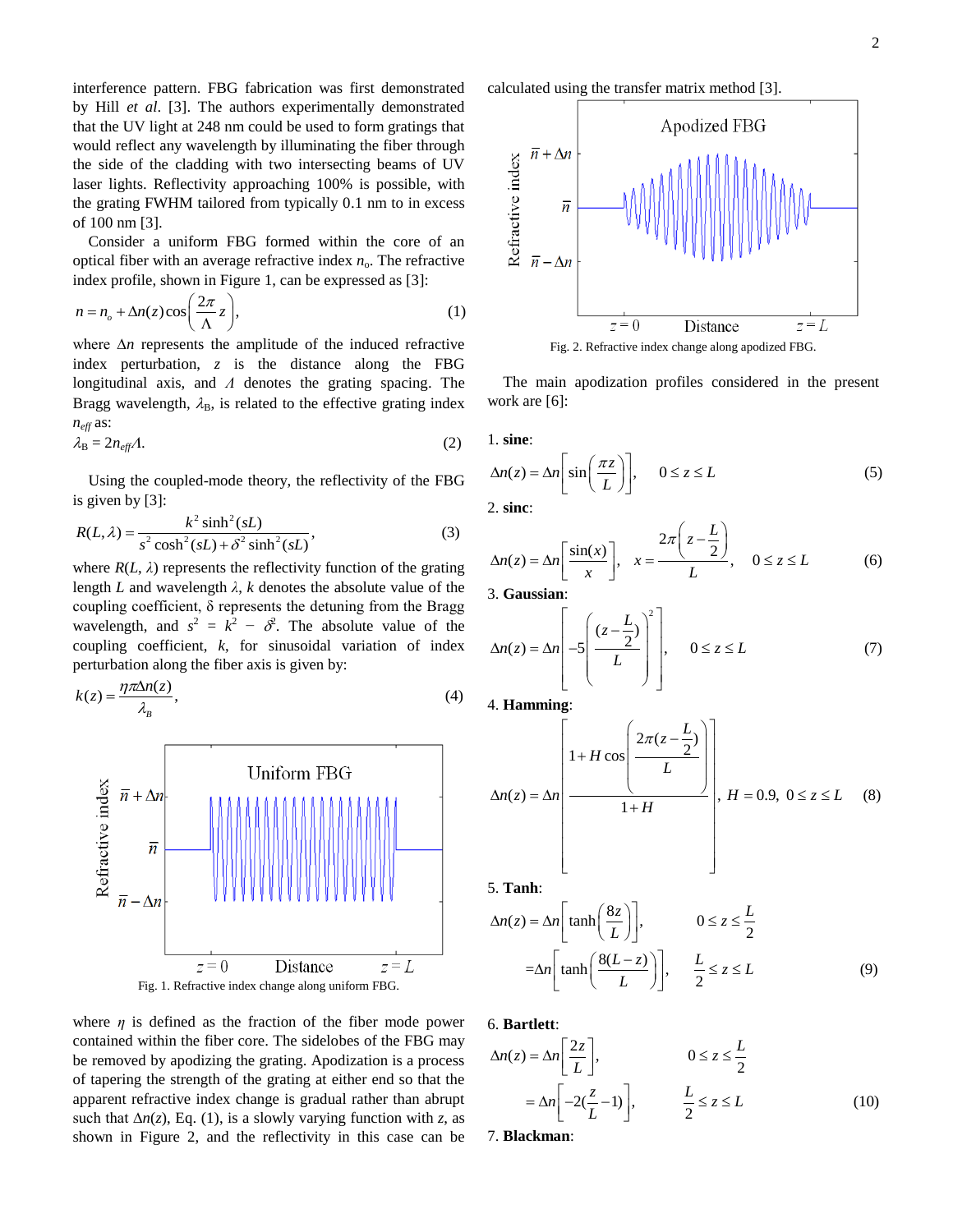$$
\Delta n(z) = \Delta n \left[ \frac{1+1.19\cos(x) + 0.19\cos(2x)}{2.38} \right]
$$

$$
x = \frac{2\pi \left(z - \frac{L}{2}\right)}{L}, \qquad 0 \le z \le L \tag{11}
$$

8. **Cauchy**:

8. Cauchy:  
\n
$$
\Delta n(z) = \Delta n \left[ \frac{1 - \left( \frac{2(z - \frac{L}{2})}{L} \right)^2}{1 - \left( \frac{2C(z - \frac{L}{2})}{L} \right)^2}, \quad C = 0.5, \quad 0 \le z \le L \quad (12)
$$

## 9. **Raised sine**:

9. Raised sine:  
\n
$$
\Delta n(z) = \Delta n \left[ \sin^2 \left( \frac{\pi z}{L} \right) \right], \qquad 0 \le z \le L \tag{13}
$$

The various apodization profiles are plotted in Figure 3.



### III. RESULTS AND DISCUSSIONS

The performance of the different apodization profiles are tested based on investigating three different parameters; maximum reflectivity, sidelobes level, and FWHM. In this work, the simulations are performed for a single mode step index fiber of 1550 nm Bragg wavelength. The length of the used FBG is within the range of 0.1 cm to 1.9 cm and Δ*n* is selected to be between  $0.01 \times 10^{-4}$  (weak grating) and 14.4  $\times$  10<sup>-4</sup> (strong grating). These values are selected to meet previous literature reviews [11-13].

#### *A. Maximum reflectivity*

The maximum reflectivity of different apodization profiles is compared using constant  $L$  and  $\Delta n$ . In this section, we use  $L$  $= 1$  cm and  $\Delta n = 2 \times 10^{-4}$  which provides maximum reflectivity of near unity for the uniform FBG. Using the transfer matrix method, we can get the reflectivity of each apodized FBG. It is observed that, apodization reduces the maximum reflectivity with respect to that of uniform FBG and this appears on the normal scale of reflectivity (Figure 4). The maximum reflectivity of each apodization profile is summarized in Table 1.

| TABLE <sub>1</sub>                    |                             |  |
|---------------------------------------|-----------------------------|--|
| MAXIMUM REFLECTIVITY OF APODIZED FBGS |                             |  |
| <b>Apodization profile</b>            | <b>Maximum reflectivity</b> |  |
| Uniform                               | 99.44 %                     |  |
| sine                                  | 94.10%                      |  |
| sinc                                  | 92.04%                      |  |
| Gaussian                              | 96.13%                      |  |
| Hamming                               | 88.19%                      |  |
| tanh                                  | 98.27%                      |  |
| <b>Bartlett</b>                       | 86.12%                      |  |
| <b>Blackman</b>                       | 77.66%                      |  |
| Cauchy                                | 96.17%                      |  |
| Raised sine                           | %86.12                      |  |



and  $\Delta n = 2 \times 10^{-4}$ .

The results in Table 1 show that, the Blackman apodization profile has the minimum value of maximum reflectivity among the remaining apodization profiles.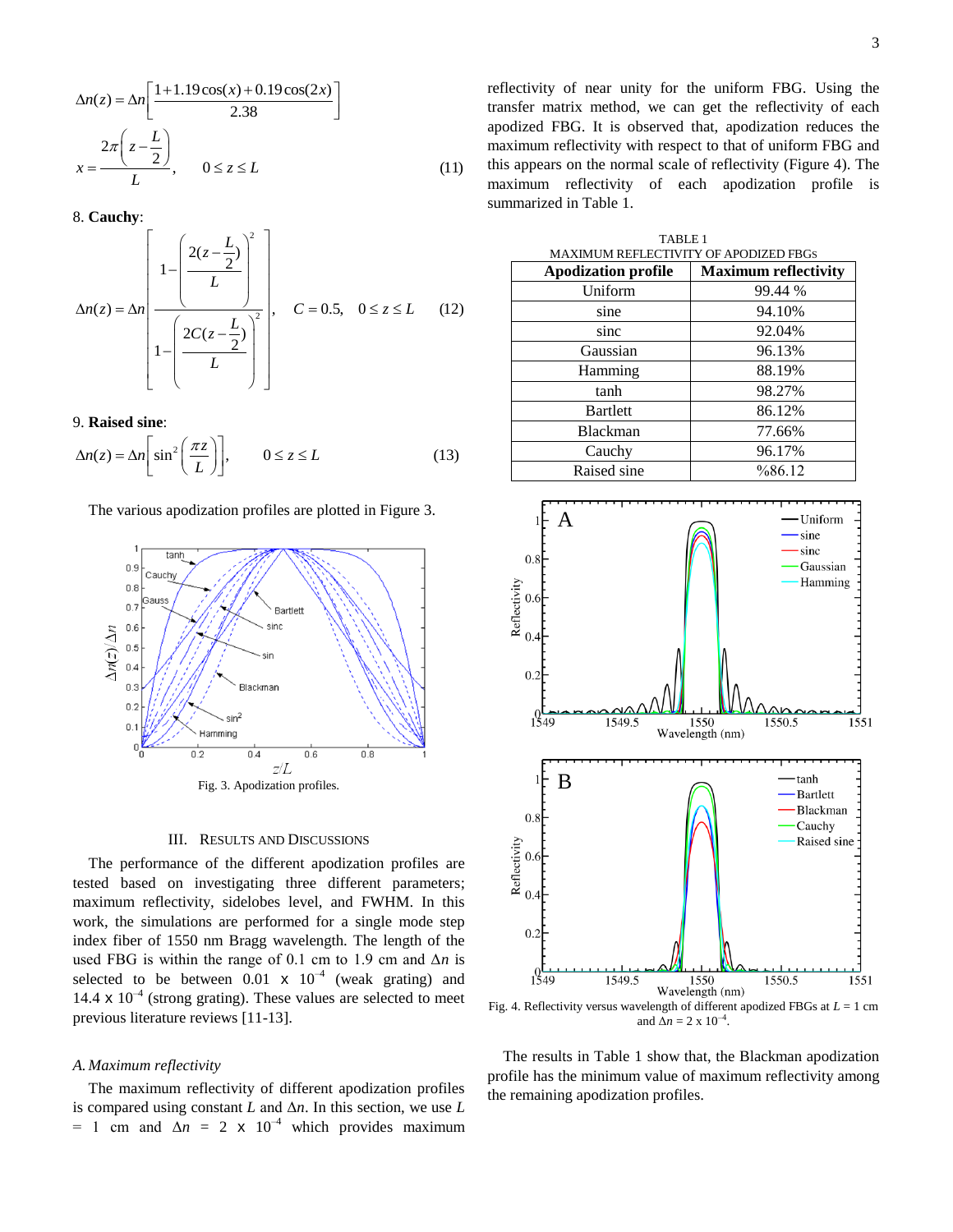## *B. Sidelobes level*

The sidelobes level of different apodization profiles are compared using constant *L* and Δ*n* that are used in the previous section. The apodization has a significant impact on reducing the sidelobes found in uniform FBG. The sidelobes level reductions caused by different apodization profile are illustrated in Figure 5, when the reflectivity is represented on logarithmic scale. Table 2 summarizes the values of the main sidelobe level of each apodization profile.

| TABLE 2                              |                  |
|--------------------------------------|------------------|
| MAIN SIDELOBE LEVEL OF APODIZED FBGs |                  |
|                                      | Main sidelobe le |

| Apodization profile | Main sidelobe level |
|---------------------|---------------------|
|                     | (dB)                |
| Uniform             | $-4.7$              |
| sine                | $-20.1$             |
| sinc                | $-25.9$             |
| Gaussian            | $-21.0$             |
| Hamming             | $-47.0$             |
| tanh                | $-8.1$              |
| <b>Bartlett</b>     | $-21.9$             |
| <b>Blackman</b>     | $-60.3$             |
| Cauchy              | $-14.6$             |
| Raised sine         | $-34.6$             |



Fig. 5. Reflectivity in dB versus wavelength of different apodized FBGs at *L* = 1 cm and  $\Delta n = 2 \times 10^{-4}$ .

The results in Table 2 show that, the Blackman profile is the best apodization method for reducing the sidelobes level.

## *C.Full-width-half-maximum*

As mentioned previously, FBGs used for sensing applications should have high reflectivity, low sidelobes level, and narrow FWHM. The obtained results in the previous two sections show that, Blackman apodization profile has minimum level of sidelobes. However, its maximum reflectivity is the worst. As a result, we aim to increase the maximum reflectivity of the Blackman apodized FBG such that it becomes similar to the uniform FBG. Simultaneously, narrow FWHM is another target.

The maximum reflectivity value is found to be dependent on the fiber length and Δ*n*. Figure 6 and Figure 7 show the change of the maximum reflectivity with  $L$  and  $\Delta n$ , simultaneously. As a result, in order to increase the maximum reflectivity of the Blackman apodized FBG, we can either increase the FBG length and/or Δ*n*.

We first increase the length of the Blackman apodized FBG to be 1.9 cm, maximum value used in the literature, and changes Δ*n* till the maximum reflectivity becomes 99.44% (maximum reflectivity of uniform FBG). Figure 8 (dashed blue line) illustrates the reflectivity of Blackman apodized FBG at  $L = 1.9$  cm and  $\Delta n = 2.5 \times 10^{-4}$  in which the maximum reflectivity is 99.44%.



Fig. 7. Change of maximum reflectivity with Δ*n*.